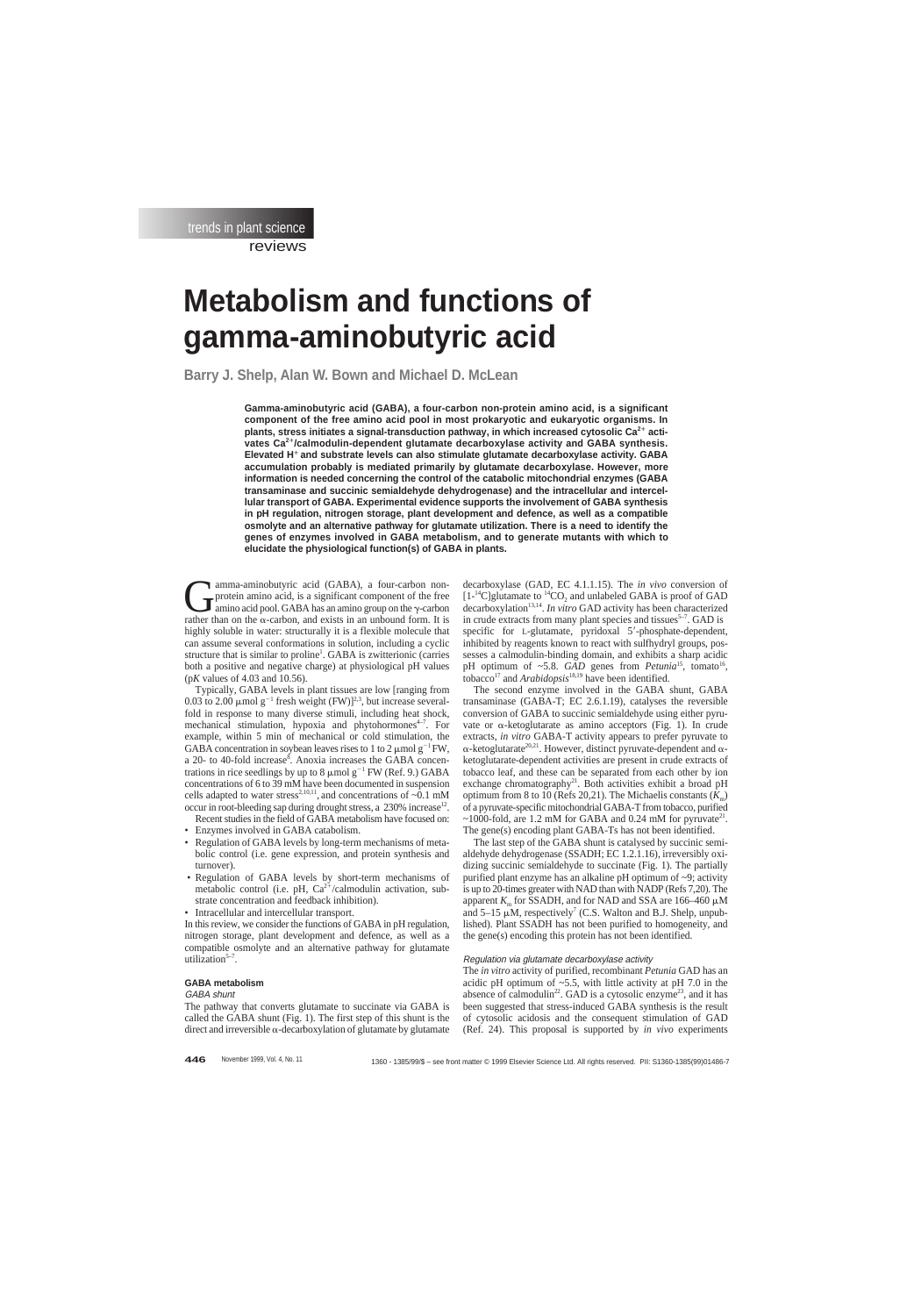demonstrating that an increase in cytosolic  $H^+$  levels precedes GABA accumulation<sup>25,26</sup> These results also support the hypothesis that GABA synthesis in response to  $H^+$  is a pH-regulating mechanism. Thus, both *in vitro* and *in vivo* data indicate that a reduced cytosolic pH stimulates GAD activity and GABA accumulation (Fig. 2).

It is unlikely that the numerous environmental factors that stimulate GABA accumulation are all mediated by a decrease in cytosolic pH. Stress factors such as touch or cold shock, which stimulate GABA levels, are also known to increase cytosolic  $Ca^{2+}$  levels<sup>27</sup> (Fig. 2). The first direct evidence for  $Ca^{2+}$ -stimulated GAD activity was obtained by screening a *Petunia* cDNA expression library with 35S-labeled calmodulin<sup>15</sup>.  $Ca^{2+}$ -dependent binding of calmodulin to a 58 kDa protein from *Petu* $nia^{15}$  and a 62 kDa protein from fava bean<sup>28</sup> were observed. *In vitro* GAD activity in a variety of species and tissues is stimulated by  $Ca^{2+}/calmoduli$  at neutral pH, but not at pH values of  $<6.5$  (Refs 22,28–30). Calmodulin antagonists prevent the stimulation by  $Ca^{2+}/cal$ nodulin<sup>22,29,31</sup>. In addition, a monoclonal antibody specific for the 26 amino acid, calmodulin-binding, Cterminal region fully activates GAD in the absence of  $Ca^{2+}/cal$ calmodulin<sup>22</sup>. These experiments demonstrate that  $Ca^{2+}/cal$ calmodulin or an antibody binding to an autoinhibitory domain activates GAD.

*In vivo* evidence for  $Ca^{2+}/cal$ calmodulin activation of GAD was obtained using  $Ca^{2+}$ channel-blockers and calmodulin antagonists. Treatment of rice roots for 1 h with these agents blocks the GABA accumulation that is normally observed during the subsequent 3 h of anoxia<sup>32</sup>. A more detailed study investigated the role of  $Ca^{2+}/$ calmodulin in cold-shock-stimulated GABA accumulation in isolated mesophyll cells<sup>31</sup> A fluorescent indicator of cytosolic  $Ca^{2+}$ levels shows an increase within 2 s of cold shock. Detectable GABA accumulates within 1 min, but  $H^+$  levels do not increase. In the absence of cold shock, a  $Ca^{2+}$ ionophore stimulates cytosolic  $Ca^{2+}$  levels and GABA synthesis.  $Ca^{2+}$  channel-blockers or calmodulin antagonists inhibit coldshock-stimulated GABA synthesis, but do not inhibit GABA synthesis in response to cytosolic acidification. Thus, both *in vitro* and *in vivo* data indicate that elevated  $Ca^{2+}$ levels stimulate GABA synthesis. Independent increases in either  $Ca^{2+}$  or H<sup>+</sup> levels appear sufficient to stimulate GABA synthesis (Fig. 2).

Recently, the regulation of GAD activity by glutamate availability has been investigated *in situ*<sup>33</sup>. The impact of aminoacetonitrile, a glycine decarboxylase inhibitor,



**Fig. 1.** The gamma-aminobutyric acid (GABA) shunt and its relationship to other metabolic pathways. Enzymes are indicated in bold; those specifically associated with the GABA shunt are in bold and highlighted in grey. Modified from Ref. 53.



**Fig. 2.** Regulation of gamma-aminobutyric acid (GABA) levels by biotic and abiotic stresses and intracellular and intercellular transport. Stress might increase  $(\uparrow)$  cytosolic Ca<sup>2+</sup>/calmodulin,  $H<sup>+</sup>$  or glutamate levels, which in turn stimulate the production of GABA by glutamate decarboxylase (a). Stress might also decrease the NAD:NADH ratio, thereby limiting or competitively inhibiting succinic semialdehyde dehydrogenase activity and causing the accumulation of succinic semialdehyde, the feedback of which in turn inhibits  $(X)$  GABA transaminase (b). In addition stress increases the import of GABA, as well as other compounds (c). GABA accumulation might also result from decreased import into the mitochondrion (d) and export from the cell (e). GABA might also be sequestered in the vacuole (f). Abbreviations: AAP, amino acid permease; CaM, calmodulin; GAD, glutamate decarboxylase; ProT, proline transporter; SSA, succinic semialdehyde; circled question marks indicate that experimental evidence supports the existence of unknown transport steps.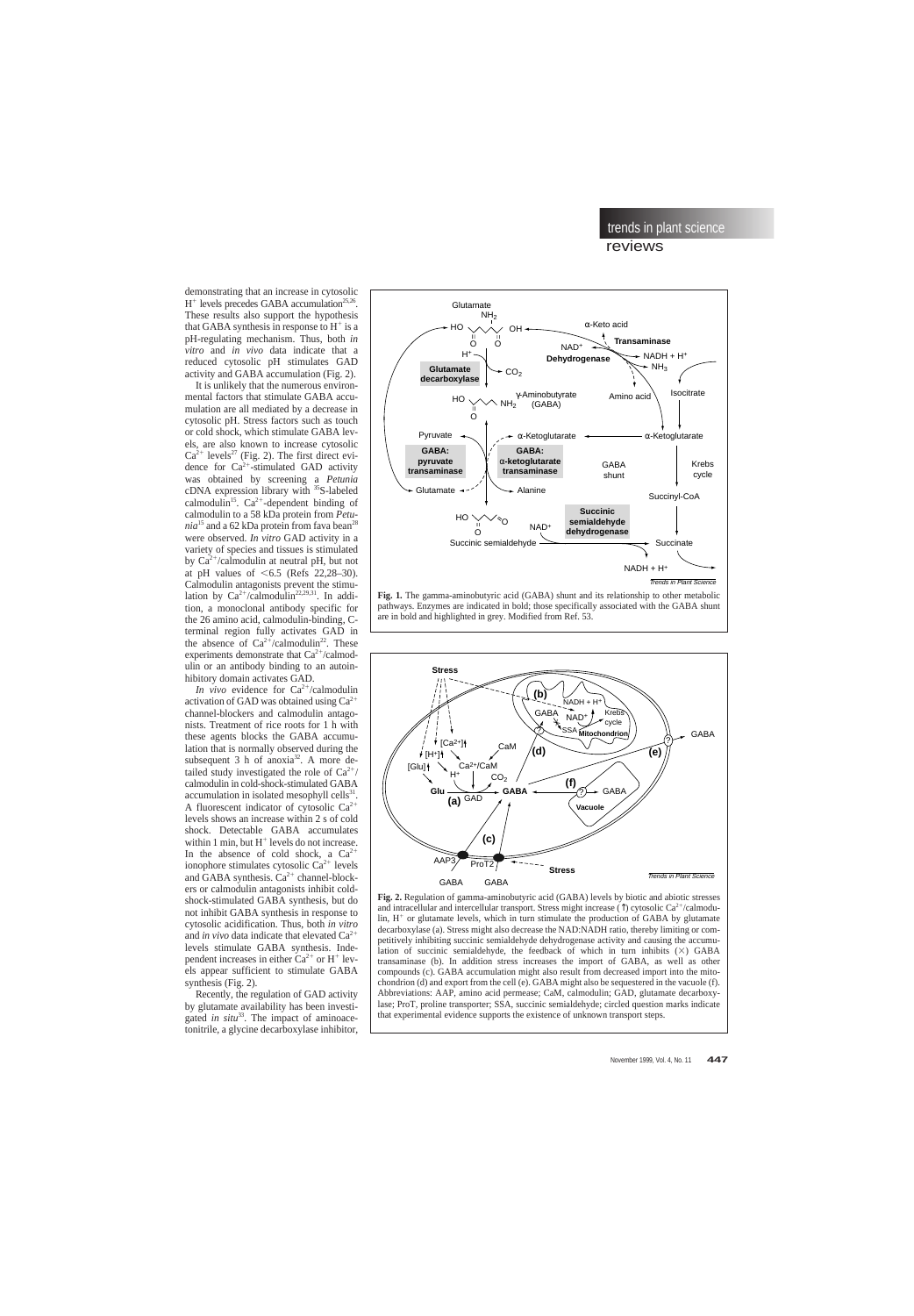## trends in plant science

## reviews

| AtGAD1                                                             | 1                                      | MVLS <mark>HAVSESDVSV</mark> HSTFASRYVR <mark>T</mark> SLPRFKMPENSIPKEAAYOIINDELMLDGNPRLNLASFVTTWMEP                                                                                                                                                                                                                                                                                                                                                |
|--------------------------------------------------------------------|----------------------------------------|-----------------------------------------------------------------------------------------------------------------------------------------------------------------------------------------------------------------------------------------------------------------------------------------------------------------------------------------------------------------------------------------------------------------------------------------------------|
| AtGAD <sub>2</sub>                                                 | 1                                      | MVL <mark>TKTATN-DESVCTMFC</mark> SRYVR <mark>TTLPKYETG</mark> ENSIPKDAAYQIIKDELMLDGNPRLNLASFVTTWMEP                                                                                                                                                                                                                                                                                                                                                |
| AtGAD3                                                             | 1                                      | MVLSKTASKSDDSIHSTFASRYVRNSISRFEIPKNSIPKEAAYQIINDEL <mark>KF</mark> DGNPRLNLASFVTTWMEP                                                                                                                                                                                                                                                                                                                                                               |
| AtGAD4                                                             | 1                                      | MVLSKT <mark>VSE</mark> SDVS <b>I</b> HSTFASRYVR <mark>N</mark> SLPRFEMPENSIPKEAAYQIINDELMLDGNPRLNLASFVTTWMEP                                                                                                                                                                                                                                                                                                                                       |
| AtGAD5                                                             | 1                                      | MVL <mark>A-TNSD</mark> SD <mark>EHL</mark> HSTFASRYVR <mark>AVV</mark> PRF <mark>KMPDHCM</mark> PKDAAYQVINDELMLDGNPRLNLASFVTTWMEP                                                                                                                                                                                                                                                                                                                  |
| <b>Consensus</b>                                                   | 1                                      | $\overline{\text{MVLskt}}$ sesDesvhstFaSRYVR slprfempensiPKeAAYQiInDELmlDGNPRLNLASFVTTWMEP                                                                                                                                                                                                                                                                                                                                                          |
| AtGAD1                                                             | 71                                     | ECDKLIMSSINKNYVDMDEYPVTTELONRCVNMIAHLFNAPLEEAETAVGVGTVGSSEAIMLAGLAFKRK                                                                                                                                                                                                                                                                                                                                                                              |
| AtGAD2                                                             | 70                                     | ECDKLIMDSINKNYVDMDEYPVTTELQNRCVN <b>I</b> IARLFNAPLEESETAVGVGTVGSSEAIMLAGLAFKRK                                                                                                                                                                                                                                                                                                                                                                     |
| AtGAD3                                                             | 71                                     | ECDKLMMESINKNNVEMD@YPVTTDLQNRCVNMIARLFNAPLGDCEAALGVGTVGSSEAVMLAGLAFKRQ                                                                                                                                                                                                                                                                                                                                                                              |
| AtGAD4                                                             | 71                                     | ECDKL <mark>MME</mark> SINKNYVDMDEYPVTTELONRCVNMIARLFNAPLG <mark>DG</mark> EAAVGVGTVGSSEAIMLAGLAFKRO                                                                                                                                                                                                                                                                                                                                                |
| AtGAD5                                                             | 70                                     | ECDKLIMDSVNKNYVDMDEYPVTTELQNRCVNMIANLFHAPVGEDEAALGCGTVGSSEAIMLAGLAFKRK                                                                                                                                                                                                                                                                                                                                                                              |
| <b>Consensus</b>                                                   | 71                                     | ECDKLiMdSiNKNyVdMDeYPVTTeLQNRCVNmIArLFnAPlgeaEaAvGvGTVGSSEAiMLAGLAFKRk                                                                                                                                                                                                                                                                                                                                                                              |
| AtGAD1                                                             | 141                                    | WQNKRKAEGKPVDKPNIVTGANVQVCWEKFARYFEVELKEVKLSEGYYVMDP <mark>QQ</mark> AVDMVDENTICVADIL                                                                                                                                                                                                                                                                                                                                                               |
| AtGAD2                                                             | 140                                    | WQNKRKA <mark>BCK</mark> PYDKPNIVTGANVQVCWEKFARYFEVELKEV <mark>N</mark> LSEGYYVMDP <mark>DKAA</mark> EMVDENTICVAAIL                                                                                                                                                                                                                                                                                                                                 |
| AtGAD3                                                             | 141                                    | WQNKRKA <mark>L</mark> GLPYDRPNIVTGAN <b>I</b> QVC <mark>L</mark> EKFARYFEVELKEVKLREGYYVMDP <mark>D</mark> KAVEMVDENTICVVAIL                                                                                                                                                                                                                                                                                                                        |
| AtGAD4                                                             | 141                                    | WQNKRKA <mark>Q</mark> GLPYDKPNIVTGANVQVCWEKFARYFEVELKEV <mark>NLRED</mark> YYVMDPVKAVEMVDENTICVAAIL                                                                                                                                                                                                                                                                                                                                                |
| AtGAD5                                                             | 140                                    | WQ <mark>HR</mark> RKAQGLPIDKPNIVTGANVQVCWEKFARYFEVELKEVKLSEDYYVMDP <mark>A</mark> KAVEMVDENTICVAAIL                                                                                                                                                                                                                                                                                                                                                |
| <b>Consensus</b>                                                   | 141                                    | WONKRKA GlPyDkPNIVTGANvQVCwEKFARYFEVELKEVkLsEgYYVMDP KAVeMVDENTICVaaIL                                                                                                                                                                                                                                                                                                                                                                              |
| AtGAD1                                                             | 211                                    | GSTLNGEFEDVKLLNDLLVEKNKETGWDTPIHVDAASGGFIAPFLYPELEWDFRLPLVKSINVSGHKYGL                                                                                                                                                                                                                                                                                                                                                                              |
| AtGAD2                                                             | 210                                    | GSTL <mark>N</mark> GEFEDVK <mark>R</mark> LNDLLV <mark>KKNE</mark> ETGWNTPIHVDAASGGFIAPF <b>I</b> YPELEWDFRLPLVKSINVSGHKYGL                                                                                                                                                                                                                                                                                                                        |
| AtGAD3                                                             | 211                                    | GSTLTGEFEDVKLLNDLLVEKNKKTGWDTPIHVDAASGGFIAPFLYPDLEWDFRLPLVKSINVSGHKYGL                                                                                                                                                                                                                                                                                                                                                                              |
| AtGAD4                                                             | 211                                    | GSTLTGEFEDVKLLNDLLVEKNKOTGWDTPIHVDAASGGFIAPFLYPELEWDFRLPLVKSINVSGHKYGL                                                                                                                                                                                                                                                                                                                                                                              |
| AtGAD5                                                             | 210                                    | GSTLTGEFEDVK <mark>Q</mark> LNDLL <mark>A</mark> EKNAETGWETPIHVDAASGGFIAPFLYPDLEWDFRLPWVKSINVSGHKYGL                                                                                                                                                                                                                                                                                                                                                |
| <b>Consensus</b>                                                   | 211                                    | GSTLtGEFEDVKlLNDLLveKNkeTGWdTPIHVDAASGGFIAPFlYPeLEWDFRLPlVKSINVSGHKYGL                                                                                                                                                                                                                                                                                                                                                                              |
| AtGAD1                                                             | 281                                    | VYAGIGWV <mark>I</mark> WR <mark>NKEDLPEELIFHINYLGADQPTFTLNFSKGSSQVIAQYYQLIRLGHEGYRNVMENC<u>R</u>EN</mark>                                                                                                                                                                                                                                                                                                                                          |
| AtGAD2                                                             | 280                                    | VYAGIGWVVWRAAEDLPEELIFHINYLGADOPTFTLNFSKGSSO <mark>I</mark> IAOYYOLIRLGFEGY <mark>K</mark> NVMENCIEN                                                                                                                                                                                                                                                                                                                                                |
| AtGAD3                                                             | 281                                    | VYAGIGWVVWRTK <mark>T</mark> DLPDELIFHINYLGADQPTFTLNFSKGSSQVIAQYYQLIRLGFEGYRNVMDNCREN                                                                                                                                                                                                                                                                                                                                                               |
| AtGAD4                                                             | 281                                    | VYAGIGWVVWRTK <mark>T</mark> DLPDELIFHINYLGADQPTFTLNFSKGSSQVIAQYYQLIRLGFEGYRNVMDNCREN                                                                                                                                                                                                                                                                                                                                                               |
| AtGAD5                                                             | 280                                    | VYAGVGWVVWRTKDDLPEELVFHINYLGADQPTFTLNFSKGSSQLIAQYYQFIRLGFEGYKNLMENCMDN                                                                                                                                                                                                                                                                                                                                                                              |
| <b>Consensus</b>                                                   | 281                                    | VYAGiGWVvWRtkeDLPeELiFHINYLGADQPTFTLNFSKGSSQvIAQYYQlIRLGfEGYrNvMeNCreN                                                                                                                                                                                                                                                                                                                                                                              |
| AtGAD1                                                             | 351                                    | MIVLREGLEKTERFNIVSKDEGVPLVAFSLKDSSCHTEFEISDMLRRYGWIVPAYTMPPNAOHITVLRVV                                                                                                                                                                                                                                                                                                                                                                              |
| AtGAD2                                                             | 350                                    | M <mark>VVLKEGI</mark> EKTERFNIVSKD <mark>C</mark> GVP <mark>V</mark> VAFSLKD <mark>H</mark> SFHNEFEI <mark>S</mark> EMLRRFGWIVPAYTMPADAQHITVLRVV                                                                                                                                                                                                                                                                                                   |
| AtGAD3                                                             | 351                                    | MMVLROGLEKTGRFNIVSKENGVPLVAFSLKDSSRHNEFEVAEMLRRFGWIVPAYTMPADAQHVTVLRVV                                                                                                                                                                                                                                                                                                                                                                              |
| AtGAD4                                                             | 351                                    | MMVLROGLEKTGRF <mark>K</mark> IVSK <mark>EN</mark> GVPLVAFSLKDSSRHNEFEVAHTLRRFGWIVPAYTMPADAQHVTVLRVV                                                                                                                                                                                                                                                                                                                                                |
| AtGAD5                                                             | 350                                    | ARRLREG <mark>IEMTGKFNIVSKDI</mark> GVPLVAFSLKDSS <mark>KHTVFEIAE</mark> SLRKFGWIIPAYTMPADAQHIAVLRVV                                                                                                                                                                                                                                                                                                                                                |
| <b>Consensus</b>                                                   | 351                                    | mivLreGlEkTgrFnIVSKdqGVPlVAFSLKDsSrHneFEiaemLRrfGWIvPAYTMPadAQHitVLRVV                                                                                                                                                                                                                                                                                                                                                                              |
| AtGAD1<br>AtGAD2<br>AtGAD3<br>AtGAD4<br>AtGAD5<br><b>Consensus</b> | 421<br>420<br>421<br>421<br>420<br>421 | IREDFSRTLAERLVIDIEKVMRELDELPSRVIH-KISLCQEKSESNSDNLMVTVK-KS-DIDKQRDIITC<br>IREDFSRTLAERLVADISKVLHELDTLPSKISK-KMGI--EGIAEN-----VKEK-KM-EKEILMEVIVG<br>IREDFSRTLAERLVADFEKVLHELDTLPARV-HAKMASG----KVN------GVK-KTPE-ETOREV-TA<br>IREDFSRTLAERLVADFEKVLHELDTLPARV-HAKMANG----KVN------GVK-KTPE-ETQREV-TA<br>IREDFSRGLADRLITHIIQVLKEIEGLPSRIAHLAAAAAVSGDDE-------EVKVKTA-KMSLEDI-TK<br>IREDFSRtLAeRLvadiekVlhEldtLPsrv h kma q<br>vK Kt e etgrev tg<br>n |
| AtGAD1<br>AtGAD2<br>AtGAD3<br>AtGAD4<br>AtGAD5<br><b>Consensus</b> | 488<br>480<br>477<br>477<br>481<br>491 | -WKKFVAD-RKKTSGI--C------<br>-WRKFVKE-RKKMNGV--C--<br>YWKKF-VDTKTDKNGVPLVASITNQ<br>YWKKLL-ETKK-TNKNTIC------<br>YWKRLV-E-HKR-NIV--C-<br>yWkkfv e rkk ngv<br>$\mathbf C$<br>Trends in Plant Science                                                                                                                                                                                                                                                  |

**Fig. 3.** Comparison of the amino acid sequence of *Arabidopsis* isoforms. Glutamate decarboxylases (GADs) 1–5 correspond to GenBank Accession nos: U10034, U46665 or U49937, AC006532 (gene F14H20.7), AC006532 (gene F14H20.8) and AB026646.1, respectively. The black and grey boxes represent identity and similarity, respectively. The uppercase and lowercase letters in the consensus sequence indicate sites of 100% identity and at least 60% identity or similarity, respectively. The mutiple alignment was performed using the Clustal W program of the A Pack of Molecular Analysis Tools at the website of the University of Adelaide's Dept of Microbiology and Immunology (http://www.microbiology. adelaide.edu.au/learn/index.htm); the figure was prepared using the Boxshade 3.21 program at the Swiss Institute of Bioinformatics website (http://www.isrec.isb-sib.ch:8080/index.html). Pairwise comparisons between GADs were conducted using the ALIGN program at the Institut de Genetique Humaine Genestream website (http://ww2.igh.cnrs.fr/home.html). Pairwise comparisons between calmodulin-binding domains were performed on the terminal 30, 30, 38, 31 and 29 amino acids of GADs 1–5, respectively, after introduction of additional spaces to maximize identity.

on the steady state metabolism of xylem-borne  $[U^{-14}C]$ glutamate by young transpiring shoots of tobacco seedlings has been determined. During a 90 min time-course, aminoacetonitrile causes glycine accumulation, decreases the  $^{14}$ C-radioactivity in glutamine, and increases the <sup>14</sup>C-radioactivity in glutamate, succinate and other Krebs-cycle organic acids. Furthermore, the early precursor–product relations indicate that succinate is derived primarily

via the GABA shunt rather than from  $\alpha$ -ketoglutarate. Thus, recyling of photorespiratory  $NH<sub>3</sub>$  via glutamine synthetase is restricted by aminoacetonitrile, thereby enhancing the availability of glutamate for use by GAD. This study also provides experimental support for the suggestion that elevated glutamate levels stimulate GABA synthesis in isolated *Asparagus* mesophyll cells<sup>13,31</sup>. Similarly, elevated GABA levels occur under long-term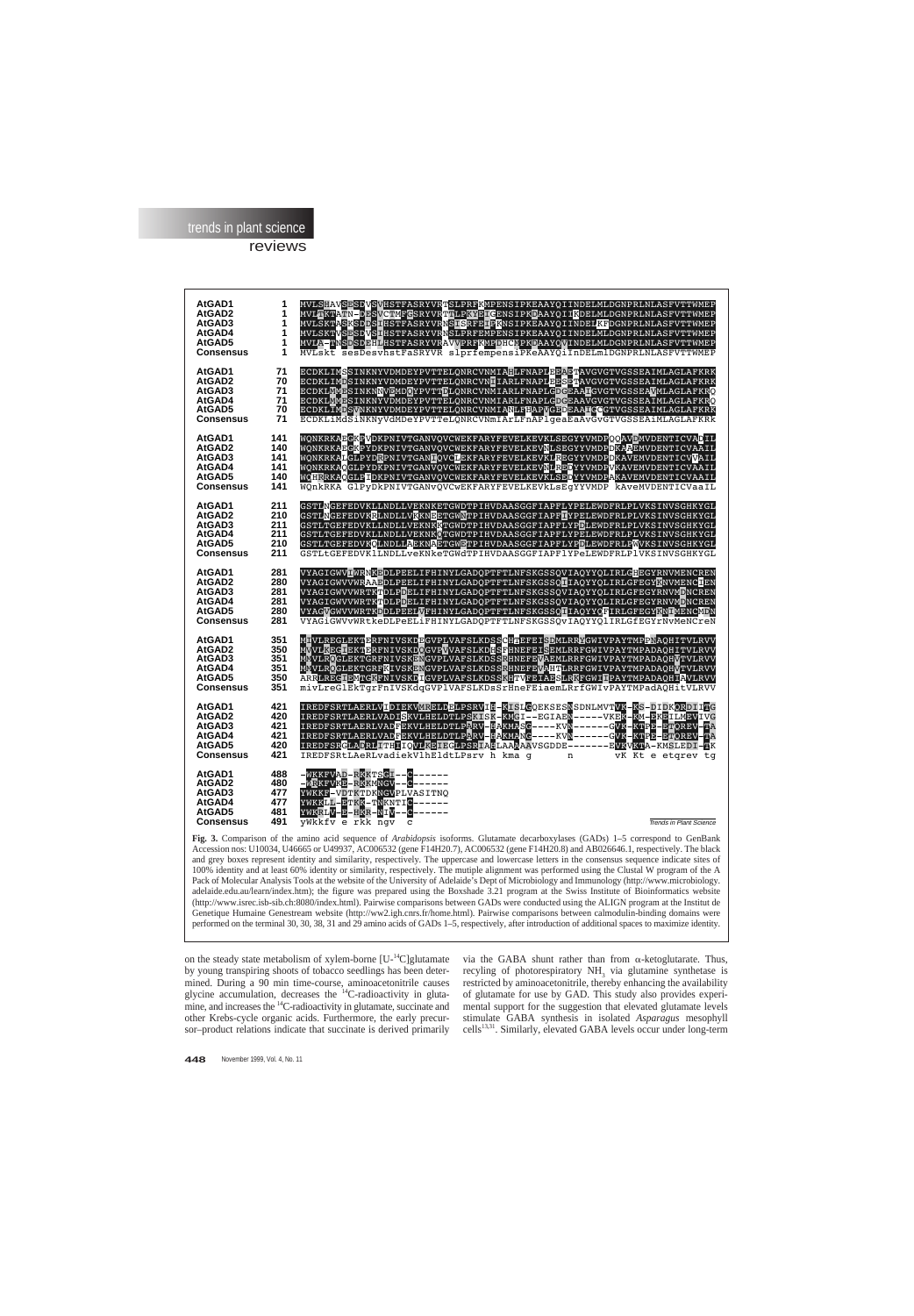conditions that limit glutamine synthesis, reduce protein synthesis or enhance protein degradation<sup>7</sup>. These increased GABA levels are probably caused by increases in the substrate levels in the vicinity of the cytosolic GAD. This suggests that *in vivo*, GAD activity is regulated by glutamate concentration as well as by  $Ca^{2+}/calmoduli$ n and H<sup>+</sup> (Fig. 2).

Although increased GAD activity is probably the major factor stimulating GABA accumulation, decreased catabolism by GABA-T and SSADH cannot be ruled out. *In vitro* activity ratios of GAD:GABA-T are 15–20:1, and GABA-T and SSADH have much higher *in vitro* pH optima than GAD (Ref. 20). This suggests that GABA-T restricts GABA metabolism *in vivo*, contributing to GABA-T accumulation<sup>5</sup>. Under conditions that influence the cells energy status, such as hypoxia, it is possible that a decrease in the NAD:NADH ratio might limit or cause competitive inhibition of SSADH activity<sup>20</sup> (Fig. 2). The resultant succinic semialdehyde accumulation might, in turn, inhibit GABA-T activity<sup>21</sup>.

## **Regulation via GAD levels**

The different expression patterns of GAD mRNA and protein in different *Petunia* organs suggest that GAD activity is transcriptionally and translationally regulated<sup>34</sup>. Furthermore, *Arabidopsis* possesses at least two *GAD* isoforms, one that is root-specific (*GAD*1) and another (*GAD*2) that is present in all organs<sup>18,19</sup>. The *GAD*2 transcript level, encoded protein and specific activity are higher in plant leaves supplied with either 10 mM NH<sub>4</sub>Cl, 5 mM NH<sub>4</sub>NO<sub>3</sub>, 5 mM glutamate or 5 mM glutamine as the sole nitrogen source, than in leaves treated with 10 mM  $KNO<sub>3</sub>(Ref. 18)$ . The impact of other stresses on GAD expression has not been investigated.

A database search has revealed three more putative GAD isoforms in *Arabidopsis* (M.D. McLean and B.J. Shelp, unpublished; Fig. 3). GADs 2–5 possess 75–82% identity with GAD1 over their entire amino acid sequence. The C-terminal residues comprising the putative calmodulin-binding domain are more variable: the C-terminal domain of GADs 2–5 possess 35–43% identity with that of GAD1. Like the *Petunia* GAD (Refs 15,30,35), most of the calmodulin-binding domain of *Arabidopsis* is basic and hydrophobic in nature, and tryptophan is highly conserved. GAD2, unlike the other *Arabidopsis* GADs, does not possess serine, threonine or tyrosine residues, which are potential phosphorylation sites. The single tryptophan residue of the C-terminal region of two separate *Petunia* GAD peptides binds the N- and C-terminal lobes of calmodulin, suggesting that binding  $Ca^{2+}/c$ almodulin to GAD dimerizes the protein, which might be necessary for activation<sup>35</sup>.

#### Regulation by intracellular and intercellular transport

Separation of GABA synthesis from GABA catabolism by subcellular compartmentation is another potential mechanism for regulating GABA levels (Fig. 2). A recent study investigated the subcellular localization of GABA shunt enzymes in protoplasts prepared from developing soybean cotyledons<sup>23</sup>. Protoplast lysate was fractionated by differential and continuous percoll-gradient centrifugation to separate the organelle fractions. GAD is located exclusively in the cytosol, whereas GABA-T and SSADH are associated exclusively with the mitochondrial fractions. However, these results might be complicated by the marked instability of  $\alpha$ -ketoglutaratedependent GABA-T activity<sup>21</sup>. Mitochondrial fractions also catabolize  $[U^{-14}C]GABA$  to labeled succinate<sup>23</sup>. These results provide convincing evidence for the transport of GABA from the cytosol across the mitochondrial membranes into the matrix. An explanation for the presence of both pyruvate- dependent and  $\alpha$ -ketoglutaratedependent GABA-T activities in mitochondria<sup>21</sup> is not obvious.

Biochemical characterization of GABA transportation into isolated plant mitochondria has been unsuccessful (K.E. Breitkreuz and B.J. Shelp, unpublished), and molecular techniques to isolate transport genes from organelles are not yet available. However, proteins that transport GABA have been cloned. Characterization of known amino acid transporters by heterologous complementation of a plasma membrane GABA-transport-deficient yeast mutant led to the identification of plant H<sup>+</sup>-coupled GABA transport proteins<sup>36</sup>. ProT2 and AAP3 from *Arabidopsis* have  $K<sub>m</sub>$  for GABA of 12.9 and 1.7 mM, respectively. The effect of external pH on the simultaneous transport of  $[1^{-14}C]GABA$  and  $[2,3^{-3}H]$ proline into yeast expressing *AtProT2* provides evidence that zwitterionic GABA is the preferred form of GABA. ProT2-mediated  $[1 - {}^{14}C]GABA$  transport is inhibited by proline, choline and glycine betaine. Direct evidence is provided for the transport of [methyl-14C]choline. In another study, yeast that expresses *LeProT1*, transports GABA and proline with low affinity and transports glycine betaine with high affinity<sup>37</sup>. Thus, the ProTs might represent general transporters for these metabolites in plants.

The cellular location of AAP3 and ProT2 has not been demonstrated *in planta*, but presumably they are part of the plasma membrane. Because *AAP3* and *ProT2* are constitutively expressed in roots and all tissues, respectively, and *ProT2* expression is induced strongly by salt and drought stress $^{38}$ , it is possible that GABA undergoes intercellular transport during normal and water deficit conditions. Regulation of these transporter proteins, in conjunction with a putative mitochondrial GABA transporter, might affect cytosolic GABA levels by controlling the influx of GABA either into or within the cell. Extracellular GABA presumably arises from its efflux $13$ , it is a well documented component of the xylem fluid<sup>5,13</sup>. Thus, cellular GABA accumulation might be the result of increased synthesis, decreased catabolism by mitochondrial enzymes and/or intra- or intercellular transport (Fig. 2).

## **Roles of GABA synthesis**

## Biochemical pH-stat

Because GAD activity consumes  $H^+$  (Fig. 1), it has been proposed that stress-induced GABA synthesis can contribute to pH regulation<sup>6</sup>. Early *in vivo* NMR spectroscopy data demonstrated that the imposition of anoxia on corn root tips and the corresponding reduction in cytosolic pH involves the transient production of lactate, and a lag in the synthesis of ethanol<sup>39</sup>. However, it was argued that most of the GABA accumulation occurs after the predominant acid-generating reactions have ceased. Two independent investigations have provided direct evidence for GABA accumulation in response to cytosolic acidification. A fluorescent pH probe and an enzymatic assay for GABA were employed to measure cytosolic pH changes and GABA accumulation in photosynthetic asparagus cells exposed to permeant weak  $acids^{26}$ . Cytosolic pH decreases by 0.6 with a half-time of 2 s, and GABA levels increase by 200–300% within 15 s. It is calculated that after 45 s of weak acid treatment,  $H^+$ -consuming GABA production accounts for ~50% of the imposed acid load. *In vivo* 31P and 15N-NMR spectroscopy was employed to monitor cytosolic pH and GABA levels in aerated, cultured carrot cells<sup>25</sup>. The initiation of ammonium assimilation causes a decline in cytosolic pH by 0.2 units, followed by an accumulation of GABA. GAD activity increases with reduced pH, and declines as the pH recovers. Acidstimulated GABA synthesis does not involve  $Ca^{2+}$  flux because of acidification<sup>31</sup>. Thus, GABA accumulation can ameliorate cytosolic acidification.

#### Krebs cycle bypass

When glutamate C enters the Krebs cycle as  $\alpha$ -ketoglutarate, its conversion to succinate requires NAD (Ref. 6; Fig. 1).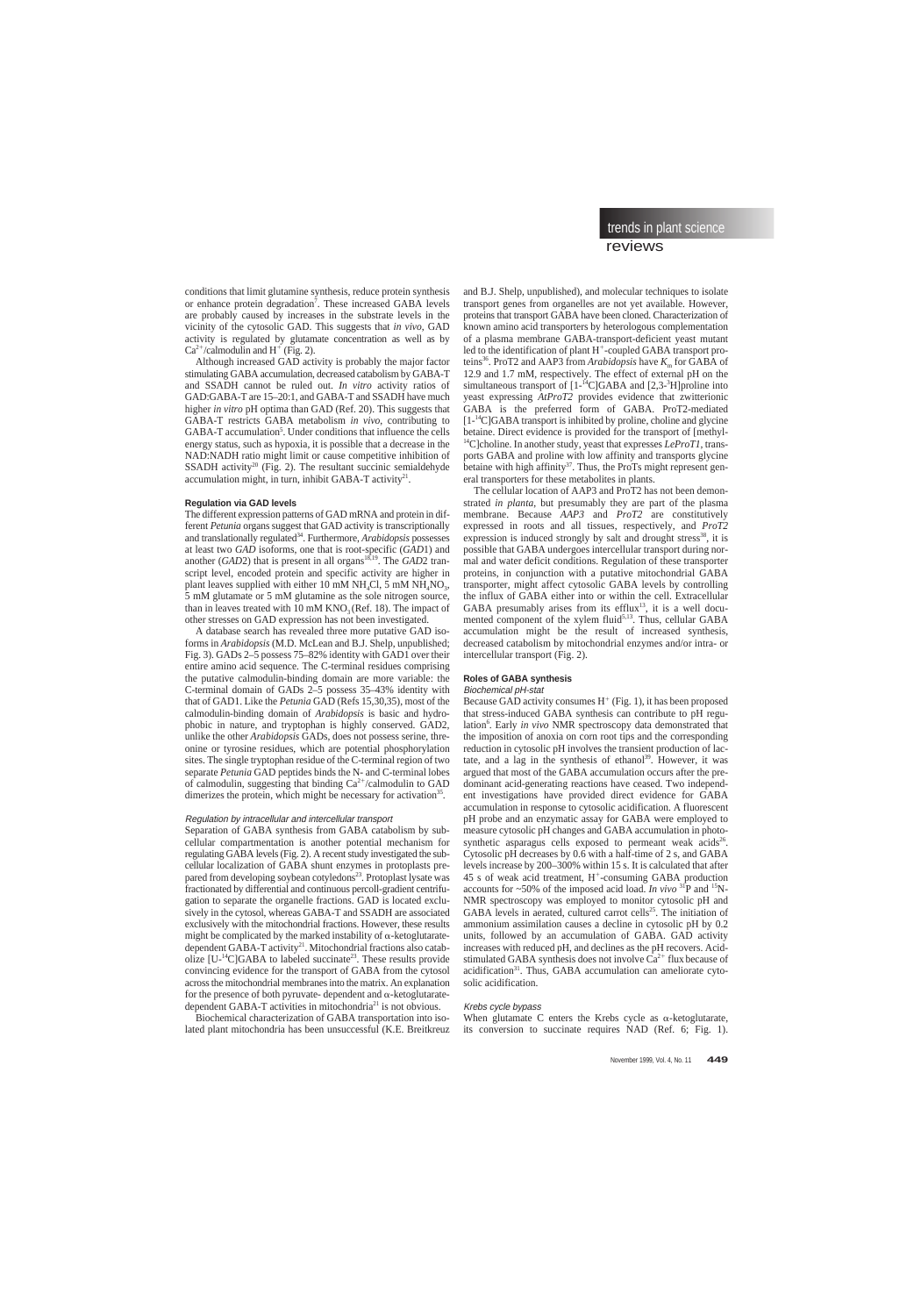## reviews

Alternatively, glutamate C might enter as succinate via the GABA shunt, bypassing the dehydrogenase or transaminase reaction and the  $\alpha$ -ketoglutarate dehydrogenase of the Krebs cycle. Therefore, during certain conditions such as hypoxia, decreases in respiration, and the resultant decrease in the [NAD] to [NADH] ratio, the NAD-dependent SSADH reaction and the entry of carbon into the Krebs cycle is limited, thereby causing GABA to accumulate. This GABA provides an immediate substrate upon recovery from stress<sup>8</sup>. The metabolism of glutamate to succinate via the GABA shunt is energetically less favourable (1 NADH) than via the Krebs cycle (1 NADH  $+$  1 ATP). If glutamate dehydrogenase provides a major entry point into the Krebs cycle, thereby generating an additional NADH, the energetics for the GABA shunt are relatively less favourable.

GABA does not always accumulate under stress. For example, hypoxia rapidly decreases the rate of  $[U^{-14}C]$ glutamate catabolism in developing excised soybean cotyledons, and the 14C-content of the GABA pool remains unchanged<sup>20</sup>. Furthermore, under nitrogen limitation, tobacco seedlings rapidly partition more  $^{14}$ C from [U-<sup>14</sup>C]glutamate into the Krebs-cycle organic acids, but the size and  $14$ C-content of the GABA pool is not enhanced<sup>33</sup>. Glutamate deamination–transamination is apparently not limiting in these organs<sup>20,40</sup>. One interpretation of these results is that metabolism via the GABA shunt is not necessarily associated with stress conditions.

## Nitrogen storage

The conversion of glutamate to GABA is increased under conditions that inhibit glutamine synthesis, reduce protein synthesis or enhance protein degradation<sup>7,33</sup>. This prompted the hypothesis that GABA is a temporary nitrogen store. Developing, excised soybean cotyledons rapidly metabolize glutamate to GABA (Ref. 41). The disappearance of nitrogen from glutamate and GABA within 3 h accounts for 49% of that required for protein synthesis during this same period. Furthermore, the glutamate flux through the GABA shunt is comparable to the direct incorporation of glutamate into protein<sup>40</sup>. Evidence also indicates that glutamate and GABA are produced during protein storage and mobilization as a means of recycling arginine-derived nitrogen and carbon<sup>41</sup>. Thus, glutamic acid metabolism via the GABA shunt might be of considerable importance in the nitrogen economy of plants.

Studies using isolated vacuoles show that 50% of glutamate, GABA and alanine is located inside the vacuole<sup>5</sup>. Feeding studies with  $[U^{-14}C]$ glutamate indicate that newly synthesized  $^{14}C$ -GABA is not in ready equilibrium with previously synthesized unlabeled GABA (Ref. 13). This suggests that the locations of GABA production and accumulation are not identical, and that accumulated GABA is sequestered within organelles (Fig. 2).

## Compatible osmolyte

*AtProT2* can be induced by water stress, and AtProT2 and LeProT1 transport GABA as well as other stress-related compounds, such as proline and glycine betaine $36-38$ . These findings indicate that GABA might have a role as a compatible osmolyte<sup>42</sup>. All three compounds are zwitterionic at neutral pH, are highly soluble in water, can accumulate to low mM concentrations, and apparently contribute no toxic effects to the cell. At high concentrations (25–200 mM), GABA stabilizes and protects isolated thylakoids against freezing damage in the presence of salt, exceeding the cryoprotective properties of proline43. In addition, GABA possesses *in vitro* hydroxyl-radical-scavenging activity, exceeding that of proline and glycine betaine at the same concentrations  $(16 \text{ mM})^{44}$ . GABA might be synthesized from  $\gamma$ -aminobutyraldehyde (a product of the polyamine catabolic pathway<sup>45</sup>) by the chloroplast-localized betaine aldehyde dehydrogenase, which is involved in glycine

## Plant development

GAD is one of the most abundant soluble proteins with a  $Ca^{2+}/$ calmodulin binding domain $15,47$ ; it is found in all plant tissues and the level is regulated during development by transcription or posttranscriptional processes<sup>34</sup>. Transgenic tobacco plants expressing a mutant GAD that lacks the auto-inhibitory calmodulin-binding domain, exhibit higher GABA levels, lower glutamic acid levels and less stem elongation<sup>47</sup>. Although growth inhibition might be attributed to lower glutamic acid levels, high GABA concentrations can inhibit stem elongation in *Stellaria*48. Separate investigations show that mechanical manipulation transiently increases cytosolic  $Ca^{2+}$  (Ref. 27), increases GABA (Ref. 49) and inhibits stem elongation<sup>50</sup>. In the stem-elongation study, growth inhibition in response to manipulation is blocked by  $Ca^{2+}$  chelators and calmodulin antagonists. Mechanical stimulation of dark- or lightgrown soybean hypocotyl tissue results in  $>65\%$  growth inhibition within 1 min (A.W. Bown and G. Zhang, unpublished); inhibition is accompanied by rapid fourfold and tenfold increases in GABA levels, respectively.

The hormones  $\alpha$ -naphthaleneacetic acid and kinetin induce dedifferentiation of root tissue<sup>51</sup>. <sup>15</sup>N-NMR studies demonstrate that these changes are accompanied by enhanced GABA and reduced glutamate levels. GABA accumulation is accompanied by efflux from the cell, suggesting that it might function as an intercellular signalling molecule<sup>13</sup>. Treatment of excised sunflower cotyledons with GABA stimulates ethylene production, mainly by promoting transcript abundance of 1-aminocyclopropane 1-carboxylic acid synthase $48,52$ . Thus, the emerging literature suggests that environmental stresses elevate cytosolic  $Ca^{2+}$ , which activates GAD and GABA synthesis, which in turn, binds to receptors, thereby regulating growth and development. To date, the existence of GABA receptors remains speculative.

### Plant defence

In animals, GABA is an inhibitory neurotransmitter. It hyperpolarizes the neural membrane by stimulating  $Cl^-$  influx through  $GABA_{\lambda}$ -gated Cl<sup>-</sup> channels. Phytophagous activity by insects and other invertebrates destroys vacuolar compartmentation, increases  $H^+$  levels in the cytosol and stimulates GABA synthesis. The hypothesis that the consequent ingestion of GABA inhibits normal growth and development has been investigated<sup>49</sup>. Within  $\sim$ 2 min of simulating the mechanical damage resulting from phytophagous activity, soybean GABA levels increase to  $\sim$ 2  $\mu$ mol  $g^{-1}$  fresh weight, a ten- to 25-fold increase. This level of GABA introduced into the synthetic diet of the phytophagous larvae of the oblique-banded leafroller (*Choristoneura rosaceana*), reduces their rates of growth, development and survival. In addition, the larvae frequent terminal, light-green expanding leaves, which produce lower GABA levels than mature leaves when damaged. Many commercially employed insecticides are antagonists and agonists of the GABA-gated  $Cl^-$  current, and are thought to inhibit normal neuromuscular activity; ingested GABA might have a similar effect.

## **Conclusions and future prospects**

Over the past decade, research on GABA has uncovered some of the most exciting findings in the field of plant biology. Evidence indicates that stress initiates a signal-transduction pathway, in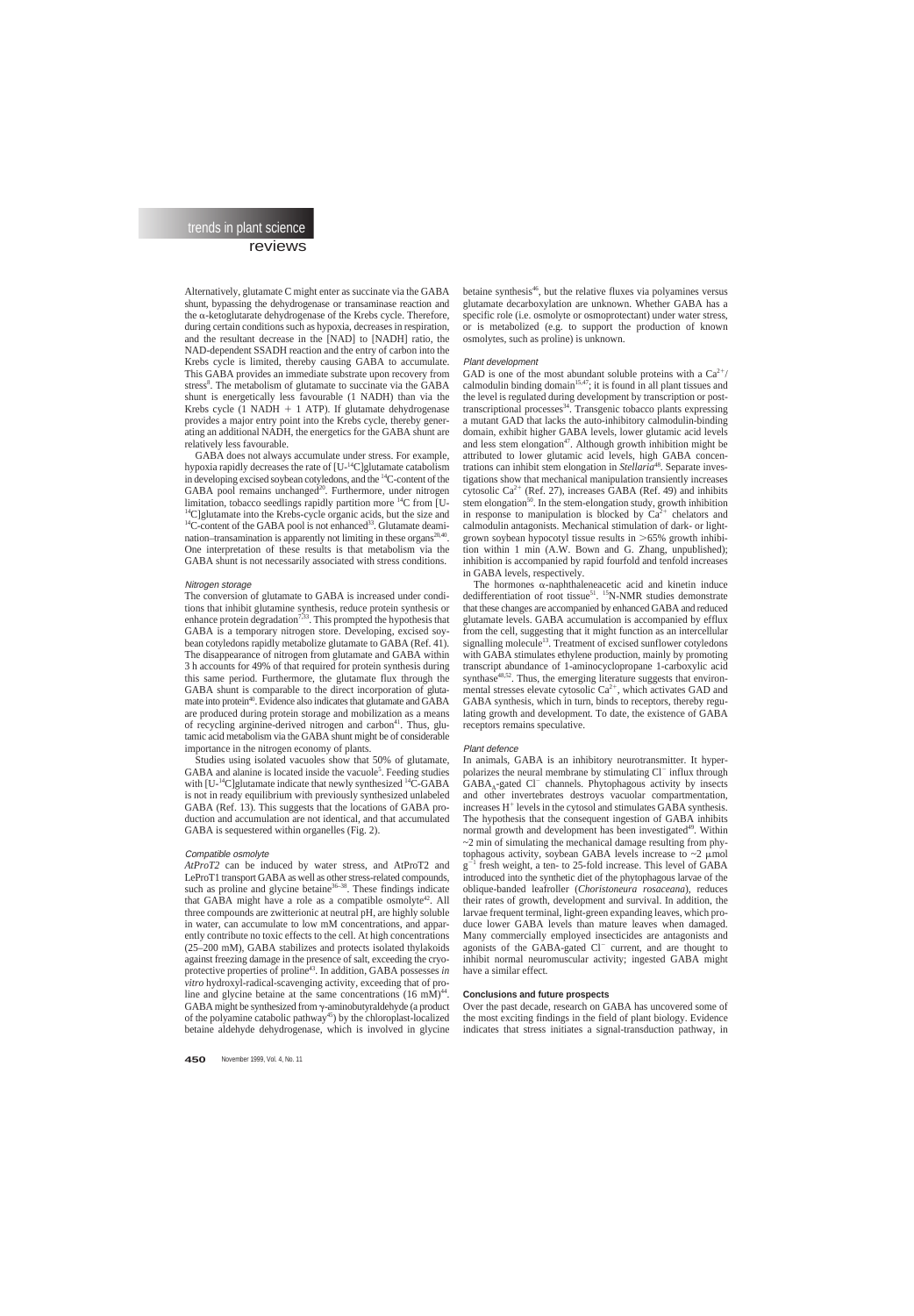which increased cytosolic  $Ca^{2+}$  stimulates  $Ca^{2+}/cal$ calmodulindependent GAD activity and GABA synthesis. It is clear that GAD activity is also stimulated by  $H^+$  and substrate levels. Control of GABA accumulation is probably mediated via GAD, although more information is needed on the control of GABA-T and SSADH, and the intracellular and intercellular transport of GABA. Experimental evidence supports the involvement of GABA synthesis and the GABA shunt in various plant processes. There is a need for better characterization of the various metabolic and transport steps involved at both the biochemical and molecular levels, including an investigation of the stress responsiveness of promoter regions and the localization of the GAD isoforms, and the subcellular localization of the GABA shunt enzymes. The potential interactions between the metabolic paths for GABA, proline and betaine synthesis, and the identification and isolation of a GABA receptor should be investigated. More pressing perhaps, is the continued need to generate sense and anti-sense plants and to find knock-out mutants. Only through such efforts can the physiological function(s) of GABA in plants be determined.

## **Acknowledgements**

The authors wish to thank Drs Owen R. Van Cauwenberghe and Kevin E. Breitkreuz for stimulating discussion, preparation of figures and editorial comments on an earlier version of the manuscript, and Professor Ulrich Heber for bringing the role of GABA in the stabilization of biological membranes to our attention. This work was supported by grants from the Natural Sciences and Engineering Research Council of Canada to B.J.S. and A.W.B., and from the Ontario Ministry of Agriculture, Food and Rural Affairs to B.J.S.

## **References**

- **1** Christensen, H.N. *et al.* (1994) Special transport and neurological significance of two amino acids in a configuration conventionally designated as D, *J. Exp. Biol.* 196, 297–305
- **2** Rhodes, D., Handa, S. and Bressan, R.A. (1986) Metabolic changes associated with adaptation of plant cells to water stress, *Plant Physiol.* 82, 890–903
- **3** Fougère, F., Le Rudulier, D. and Streeter, J.G. (1991) Effects of salt stress on amino acid, organic acid, and carbohydrate composition of roots, bacteroids, and cytosol of alfalfa (*Medicago sativa* L.), *Plant Physiol.* 96, 1228–1236
- **4** Pérez-Alfocea, F. *et al.* (1994) NaCl stress-induced organic solute changes on leaves and calli of *Lycopersicon esculentum*, *L. pennelli* and their interspecific hybrid, *J. Plant Physiol.* 143, 106–111
- **5** Bown, A.W. and Shelp, B.J. (1989) The metabolism and physiological roles of 4-aminobutyric acid, *Biochem (Life Sci. Adv.)* 8, 21–25
- **6** Bown, A.W. and Shelp, B.J. (1997) The metabolism and functions of g-aminobutyric acid, *Plant Physiol.* 115, 1–5
- **7** Satyanarayan, V. and Nair, P.M. (1990) Metabolism, enzymology and possible roles of 4-aminobutyrate in higher plants, *Phytochemistry* 29, 367–375
- **8** Wallace, W., Secor, J. and Schrader, L. (1984) Rapid accumulation of g-aminobutyric acid and alanine in soybean leaves in response to an abrupt transfer to lower temperature, darkness, or mechanical manipulation, *Plant Physiol.* 75, 170–175
- **9** Reggiani, R. *et al.* (1988) Accumulation and interconversion of amino acids in rice roots under anoxia, *Plant Cell Physiol.* 29, 981–987
- **10** Handa, S. *et al.* (1983) Solutes contributing to osmotic adjustment in cultured plant cells adapted to water stress, *Plant Physiol.* 73, 834–843
- **11** Binzel, M.L. *et al.* (1987) Solute accumulation in tobacco cells adapted to NaCl, *Plant Physiol.* 84, 1408–1415
- **12** Serraj, R., Shelp, B.J. and Sinclair, T.R. (1998) Accumulation of g-aminobutyric acid in nodulated soybean in response to drought stress, *Physiol. Plant.* 102, 79–86
- **13** Chung, I., Bown, A.W. and Shelp, B.J. (1992) The production and efflux of 4-aminobutyrate in isolated mesophyll cells, *Plant Physiol.* 99, 659–664
- **14** Tuin, L.G. and Shelp, B.J. (1994) *In situ* [ 14C]glutamate metabolism by developing soybean cotyledons. I. Metabolic routes, *J. Plant Physiol.* 143, 1–7
- **15** Baum, G. *et al.* (1993) A plant glutamate decarboxylase containing a calmodulin-binding domain, *J. Biol. Chem.* 268, 19610–19617
- **16** Gallego, P.P. *et al.* (1995) A role for glutamate decarboxylase during tomato ripening: the characteristics of a cDNA encoding a putative glutamate decarboxylase with a calmodulin-binding site, *Plant Mol. Biol.* 27, 1143–1151
- **17** Yu, S.J. and Oh, S-H. (1998) Cloning and characterization of a tobacco cDNA encoding calcium/calmodulin-dependent glutamate decarboxylase, *Mol. Cell* 8, 125–129
- **18** Turano, F.J. and Fang, T.K. (1998) Characterization of two glutamate decarboxylase cDNA clones from *Arabidopsis*, *Plant Physiol.* 117, 1411–1421
- **19** Zik, M. *et al.* (1998) Two isoforms of glutamate decarboxylase in *Arabidopsis* are regulated by calcium/calmodulin and differ in organ distribution, *Plant Mol. Biol.* 37, 967–975
- **20** Shelp, B.J. *et al.* (1995) GABA shunt in developing soybean seeds is associated with hypoxia, *Physiol. Plant.* 94, 219–228
- **21** Van Cauwenberghe, O.R. and Shelp, B.J. Biochemical characterization of partially purified GABA: pyruvate transaminase from *Nicotiana tabacum*, *Phytochemistry* (in press)
- **22** Snedden, W.A. *et al.* (1996) Activation of a recombinant petunia glutamate decarboxylase by calcium/calmodulin or by a monoclonal antibody which recognizes the calmodulin-binding domain, *J. Biol. Chem.* 271, 4148–4153
- **23** Breitkreuz, K.E. and Shelp, B.J. (1995) Subcellular compartmentation of the 4-aminobutyrate shunt in protoplasts from developing soybean cotyledons, *Plant Physiol.* 108, 99–103
- **24** Snedden, W.A. *et al.* (1992) Proton/L-glutamate symport and the regulation of intracellular pH in isolated mesophyll cells, *Plant Physiol.* 99, 665–671
- **25** Carroll, A.D. *et al.* (1994) Ammonium assimilation and the role of g-aminobutyric acid in pH homeostasis in carrot cell suspensions, *Plant Physiol.* 106, 513–520
- **26** Crawford, L.A. *et al.* (1994) The synthesis of  $\gamma$ -aminobutyric acid in response to treatments reducing cytosolic pH, *Plant Physiol.* 104, 865–871
- **27** Knight, M.R. *et al.* (1991) Transgenic plant aequorin reports the effect of touch and cold shock and elicitors on cytoplasmic calcium, *Nature* 352, 524–526
- **28** Ling, V. *et al.* (1994) Analysis of a soluble calmodulin-binding protein from fava bean roots: identification of glutamate decarboxylase as a calmodulinactivated enzyme, *Plant Cell* 6, 1135–1143
- **29** Snedden, W.A. *et al.* (1995) Calcium/calmodulin activation of soybean glutamate decarboxylase, *Plant Physiol.* 108, 543–549
- **30** Arazi, T. *et al.* (1995) Molecular and biochemical analysis of calmodulin interactions with the calmodulin-binding domain of plant glutamate decarboxylase, *Plant Physiol.* 108, 551–561
- **31** Cholewa, E. *et al.* (1997) Cold shock-stimulated  $\gamma$ -aminobutyric acid synthesis is mediated by an increase in cystolic  $Ca^{2+}$ , not by an increase in cytosolic H<sup>1</sup>, *Can. J. Bot.* 75, 375–382
- **32** Aurisano, N., Bertani, A. and Regianni, R. (1995) Involvement of calcium and calmodulin in protein and amino acid metabolism in rice roots under anoxia, *Plant Cell Physiol.* 36, 1525–1529
- **33** Scott-Taggart, C.P. *et al.* Regulation of gamma-aminobutyric acid synthesis *in situ* by glutamate availability, *Physiol. Plant.* (in press)
- **34** Chen, Y., Baum, G. and Fromm, H. (1994) The 58-kD calmodulin-binding glutamate decarboxylase is a ubiquitous protein in petunia organs and its expression is developmentally regulated, *Plant Physiol.* 106, 1381–1387
- **35** Yuan, T. and Vogel, H.J. (1998) Calcium–calmodulin-induced dimerization of the carboxyl-terminal domain from petunia glutamate decarboxylase, *J. Biol. Chem.* 273, 30328–30335
- **36** Breitkreuz, K.E. *et al.* (1999) Identification and characterization of GABA, proline and quaternary ammonium compound transporters from *Arabidopsis thaliana*, *FEBS Lett.* 450, 280–284
- **37** Schwacke, R. *et al.* (1999) LeProT1, a transporter for proline, glycine betaine, and g-aminobutyric acid in tomato pollen, *Plant Cell* 11, 377–391
- **38** Fischer, W-N. *et al.* (1998) Amino acid transport in plants, *Trends Plant Sci.* 3, 188–195